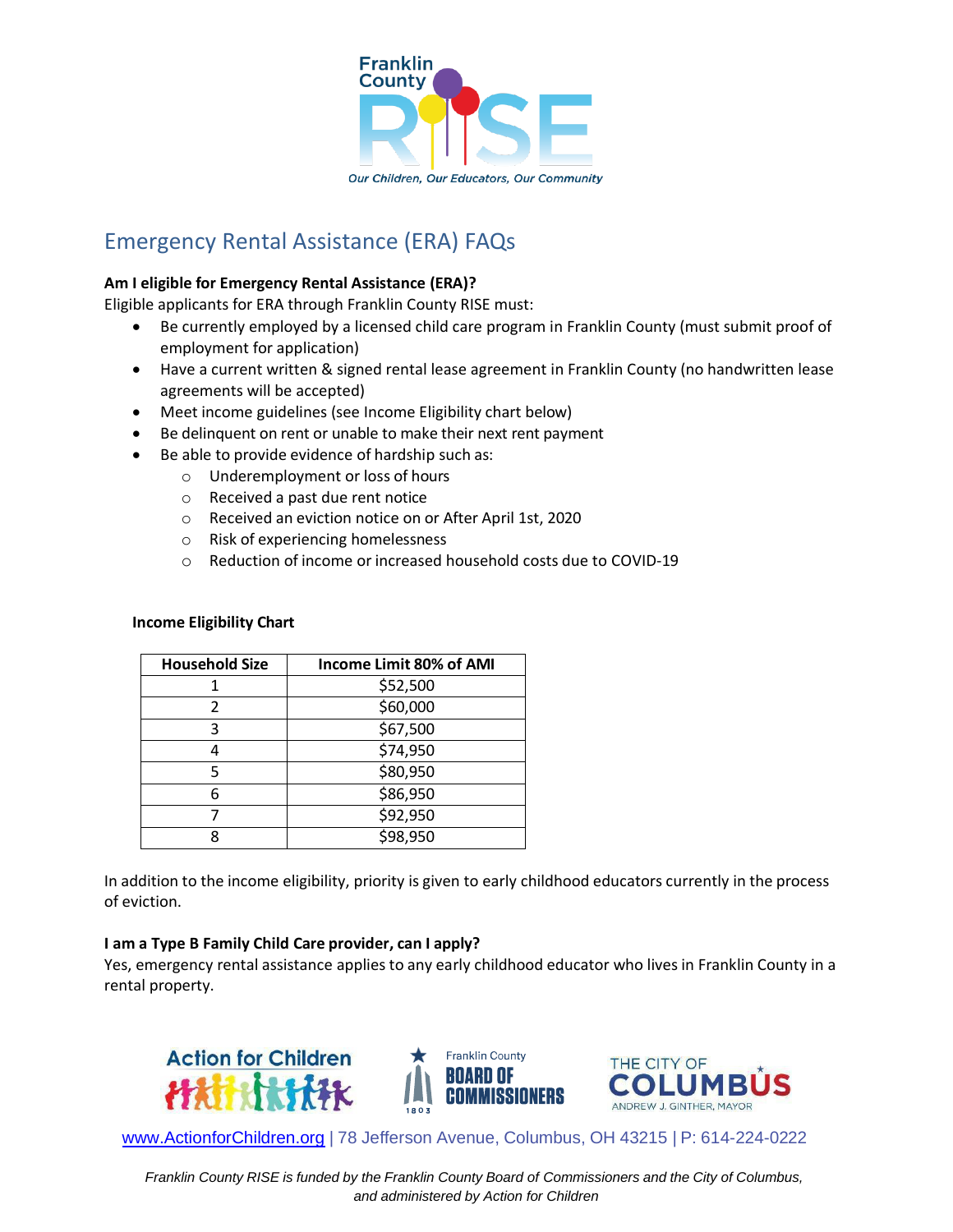

#### Our Children, Our Educators, Our Community

#### **Am I eligible if I own my own home?**

No, rental assistance is only for those living in a rental property

## I am not directly teaching children in the classroom but I am still employed by licensed child care program.  **Am I still eligible?**

Yes. If you are support staff employed by licensed child care, you are still eligible.

#### **How much rental assistance can I receive?**

Applicants can apply for up to 18 months (including past due rent and up to 3 future months) of rental assistance as long as it covers the full balance that is currently due. There is no cap on the dollar amount given. If you have applied and been approved for rental assistance in the past, those months count toward your 18-month eligibility total.

#### **Will my landlord/property manager be notified?**

Yes, all landlords/property managers must be notified and complete verification documents in order for the application to be processed.

#### **Can my landlord/property manager refuse to participate?**

Yes, however, most landlords/property managers are willing to participate.

## **Where do I apply for Emergency Rental Assistance?**

[Click](https://columbus.applyforhope.org/frank_era2_AFC%23/) here to complete an online application. [Click](https://www.actionforchildren.org/wp-content/uploads/2022/06/ERA-Application-Guide-Final-w-LinksAFC-Edits.pdf) here for a step-by-step guide on how to complete the application.

#### **What documentation is needed?**

As part of the application process, you will need to provide:

- If you work for a Center or Type A provider, a letter of employment from your Child Care Program or Paystubs that list your Child Care program. If you are a Type A or B owner, submit a copy of your current license.
- 30 days proof of income *OR* 2020 1040 Tax Return 2020 Year End income documents for all household *OR* provide written attestation OR fall under Fact-Based Proxy *OR* fall under Categorical Eligibility
- Identification Documentation
- Signed copy of lease agreement *OR* attestation of lease with a post lease agreement date in writing from both parties or written lease attestation







[www.ActionforChildren.org](http://www.actionforchildren.org/) | 78 Jefferson Avenue, Columbus, OH 43215 | P: 614-224-0222

*Franklin County RISE is funded by the Franklin County Board of Commissioners and the City of Columbus, and administered by Action for Children*